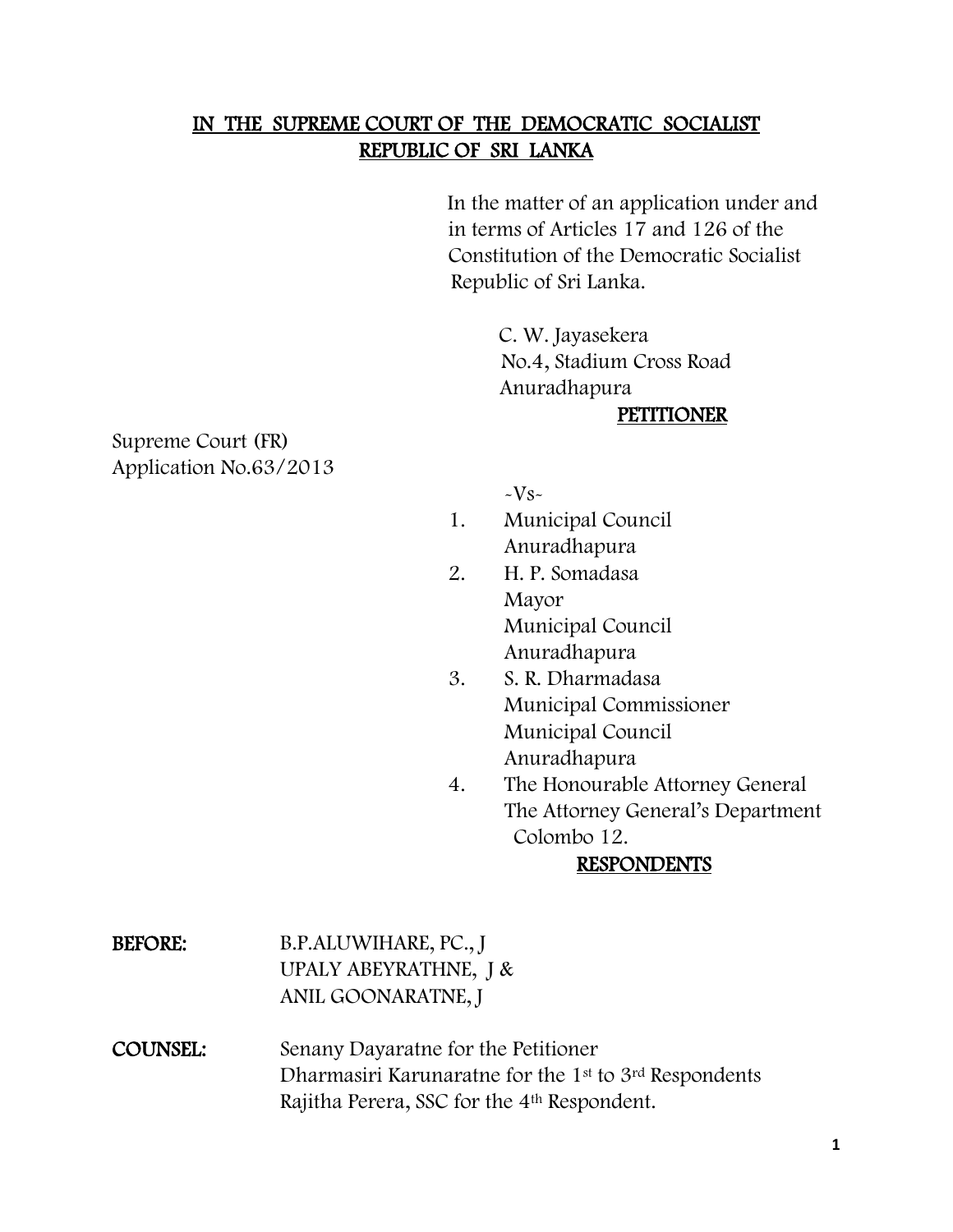#### ARGUED ON: 27.11.2015

DECIDED ON: 26.07.2017

#### ALUWIHARE, PC, J:

The Petitioner had been an employee of the Municipal Council of Anuradhapura (1st Respondent) and had served as a Store Keeper from 1981 to 2001, the year in which he retired from service.

The Petitioner had been allocated a house as evidenced by P5 with effect from 15th February, 1982, which the Petitioner alleges he and his family occupied right throughout and even at the time the present application was filed which was in 2013. Thus, it appears that even after his retirement from service from the Municipal Council the Petitioner had continued to occupy the premises provided to him by his employer.

In April 2002, the Municipal Council in writing requested the Petitioner to hand over the residence to an official nominated by the Director Works of the 1st Respondent Council (P10).

The Petitioner in the same month respondent to the said letter referred to above and requested the mayor of the 1st Respondent Municipal Council to grant him permission to continue occupying the premises on a rental basis as he had been in occupation of the house for a period over 20 years and that he had no other house. In the said letter, he had referred to the fact that some occupants of the same housing complex where his house is, had been successful in obtaining the houses they occupy on a rental basis [P11 (a)].

A few days subsequent to letter 11 (a), the Petitioner wrote again to the Mayor of the 1st Respondent Municipal Council and in the said letter, he intimated to the Mayor that he has no intention of handing over the house and reiterated his request to provide the residence he is occupying on a rental basis.

The Municipal Council, however, had issued a formal "notice of quit" to the Petitioner in May, 2002, in terms of Local Government Official Quarters (Recovery of Possession) Act.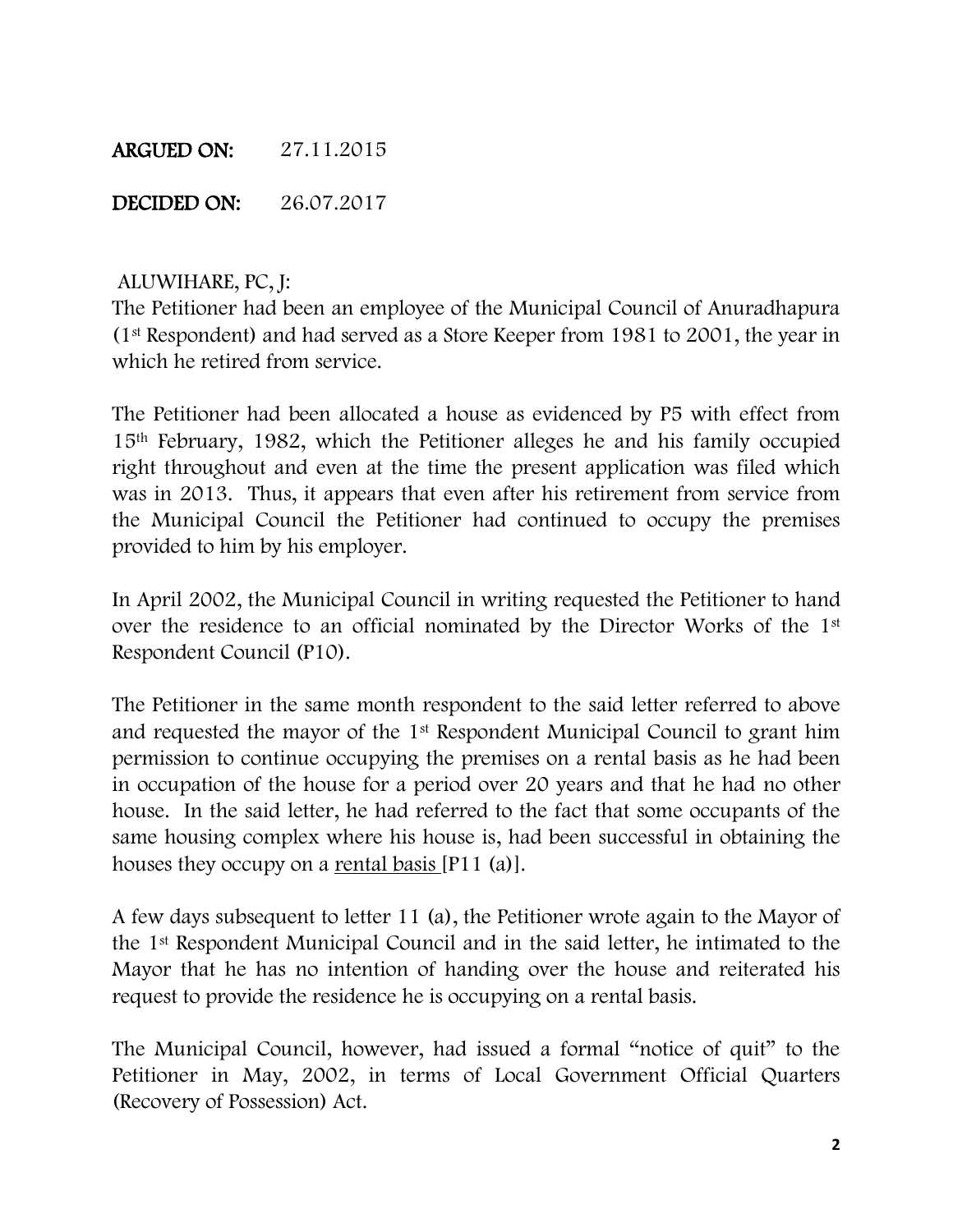Aggrieved by this decision the Petitioner had challenged this decision, unsuccessfully though, by filing a writ application before the High Court of Anuradhapura, seeking a writ to quash the decision of the Municipal Council to evict him. It is the position of the Petitioner that he had appealed against the order made by the High Court and the matter is pending before the Court of Appeal.

The main grievance complained of by the Petitioner in these proceedings is that the Petitioner is occupying a house built by the State under the "Low cost housing scheme" which is now vested with the Municipal Council. The Municipal Council had let these houses on rent to officers and employees of the Municipal Council, and he had been allocated one such house. The Petitioner asserts that in terms of Section 5A read with Section 3 of the Local Authorities Housing Act No.14 of 1964 as amended, where a house that had been let to any person under the provisions of the said Act, of which monthly rental of such house immediately prior to such letting did not exceed twenty five rupees, the local authority within the administrative limits of which the house is situated shall, by an instrument of disposition, transfer, free of charge, that house to that person.

The Petitioner had asserted further that some of the houses under the scheme had been handed over to the occupants as stipulated by the Act.

In support of this position the Petitioner had marked and produced documents P1 to P4, some of which I shall advert to later in this judgment.

The Petitioner complains, however, that several requests made by him had gone unheeded (P6 to P9), and the Petitioner had a legitimate expectation that he too would become the owner of the house that he is in occupation, in terms of the provisions of the Act aforesaid.

It is in this backdrop that the Petitioner asserts that, somewhere in 2002, officials of the Municipal Council had called over at his residence to collect the keys to the house, requesting that the possession of the house be handed over to the Municipal Council.

While the Petitioner was battling out his case before the Court of Appeal, in 2012, he had come to know that two other employees of the Municipal Council who were less qualified than he and who had been given houses on rent to be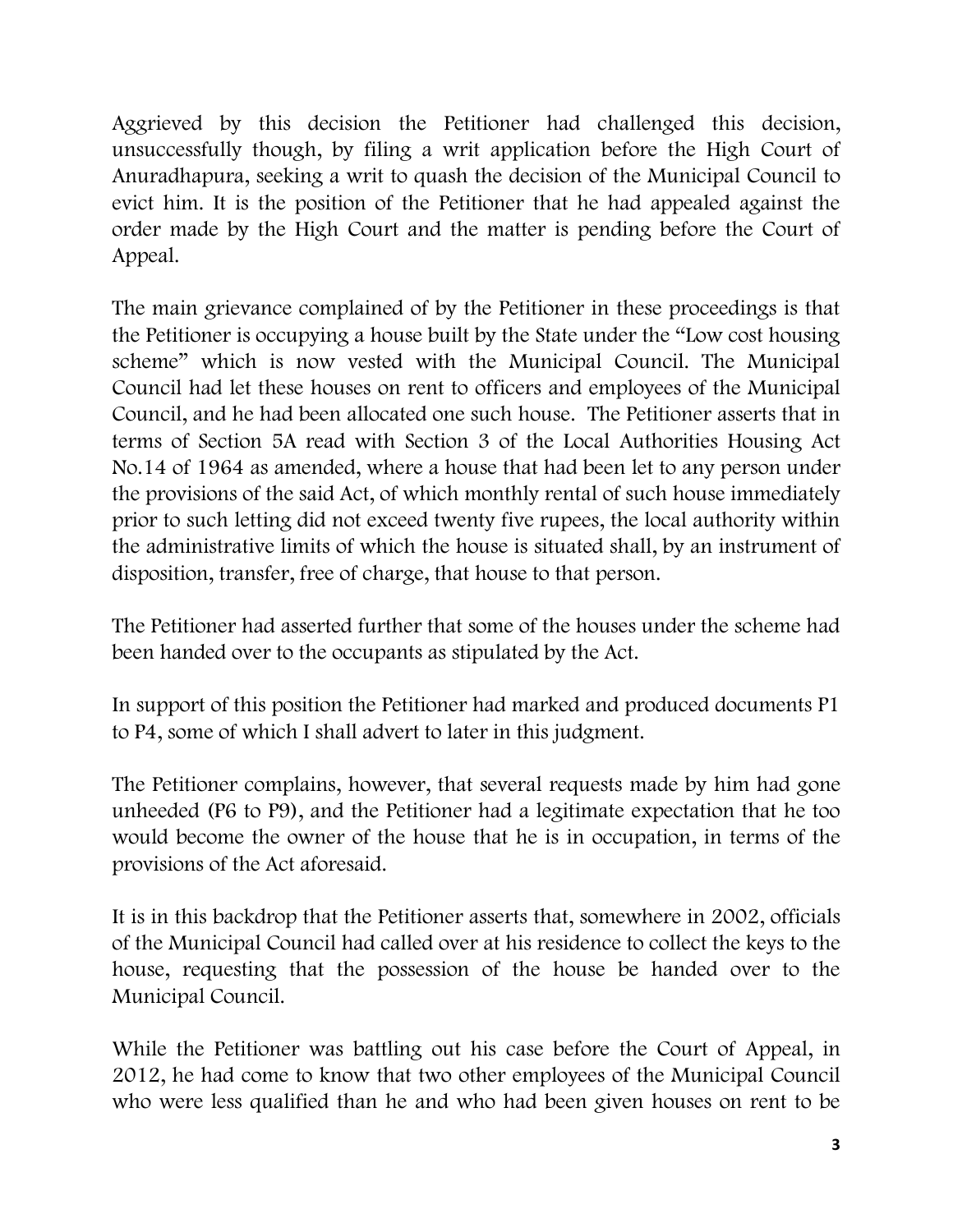used as alternative official quarters had been granted absolute ownership to the occupants.

The Petitioner asserts that granting absolute ownership of houses to the two employees who had joined the Municipal Council after him and is less entitled than him, is *exfacie* discriminatory against the Petitioner.

It was contended on behalf of the Petitioner that the act of granting absolute ownership to then two employees, K. B. Dharmadasa and Ranjith Silva demonstrates that persons similarly circumstanced are entitled to be granted absolute ownership of the houses they occupy.

It is on this premise that it was argued on behalf of the Petitioner that the failure or the refusal of the 1st to 3rd Respondents to grant the Petitioner absolute ownership of the house that he is in occupation is arbitrary, discriminatory and violative of Petitioner's fundamental right to equality before the law enshrined in Article 12 (1) of the Constitution.

The position taken up on behalf of the  $1<sup>st</sup>$  and  $2<sup>nd</sup>$  Respondents was that the premises at No. 4¸Stadium Cross Road, Anuradhapura allocated to the Petitioner, is an Executive staff quarters and is not one of the "Low cost Housing Scheme" houses as referred to by the Petitioner; that in terms of Section 11A of the Act, provisions of the Act have no application to any house which is given as official quarters.

It was also pointed out that these houses had been built on fairly large extent of land ranging from 15 perches to 30 perches. It was the contention of the said Respondents that some employees of the Municipal Council did occupy houses in the Low-Cost Hosing Scheme along with others who were not employees of the Municipal Council; that Dharmadasa and Ranjith Silva belonged to the latter category, hence Petitioner does not fall into the same category and he is not similarly circumstanced.

It was argued on behalf of the Respondents that the provisions of the Act have no application to the premises at issue on the ground that the premises at issue is not a "Low Cost House".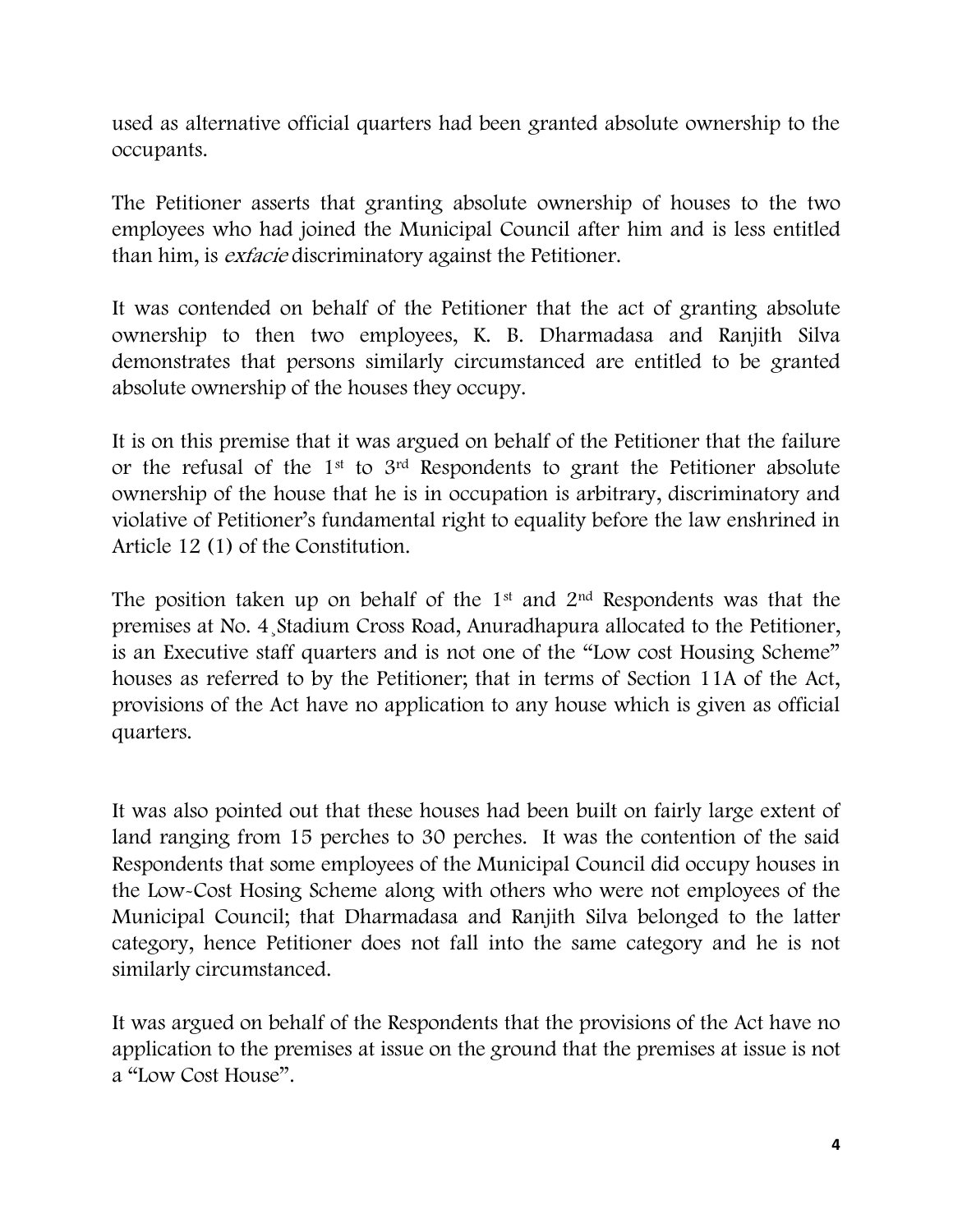It is evident from the document P5 that the premises in issue had been allocated to the Petitioner as an "Official Quarters" and there is nothing to indicate that house is a Low- cost house. P5 lays down a number of conditions and one of them is that, if the house is in need of repairs, the petitioner was required to give a month's notice to the Special Commissioner, Anuradhapura.

The same stipulates a further condition that the Petitioner cannot accommodate outsiders without the permission of the Special Commissioner, if accommodation is to be provided for a period of more than 3 days.

Some of the Rent receipts issued to the Petitioner even after his retirement refers to the premises as "Official quarters" (P14, P15 and P16).

The Petitioner has also filed along with his Petition the document marked P4 (b) to demonstrate that that steps were taken to convey outright, the houses given on rent to the workers of the Municipal Council [P4 (a)]

The document P4 (b) clearly sets out that, as required by the Act, only houses that attract a rent that is less than Rs.25/- could be considered for outright conveyance.

In terms of the document P5, when the house was allocated to the Petitioner the monthly rent the Petitioner was required to pay was Rs.45/-. Further, the document P4 (b) reflects that the conveying of 35 houses to the tenants was under consideration by the 1<sup>st</sup> Respondent Council, but none of those houses is from "Stadium Cross Road" where the premises given to the Petitioner is situated. In this context, the assertion of the  $1<sup>st</sup>$  and  $3<sup>rd</sup>$  Respondents that the house occupied by the Petitioner is an executive staff quarters and not one of the Low-Cost Housing Scheme seems credible.

If the 1st Respondent Municipal Council requires the house given to the Petitioner to be used continuously as official quarters, the refusal of the request by the Petitioner, to have the premises concerned conveyed outright to the Petitioner, cannot be said arbitrary or capricious and as such I hold that the Respondents have not infringed the fundamental right enshrined in Article 12 (1) of the Constitution.